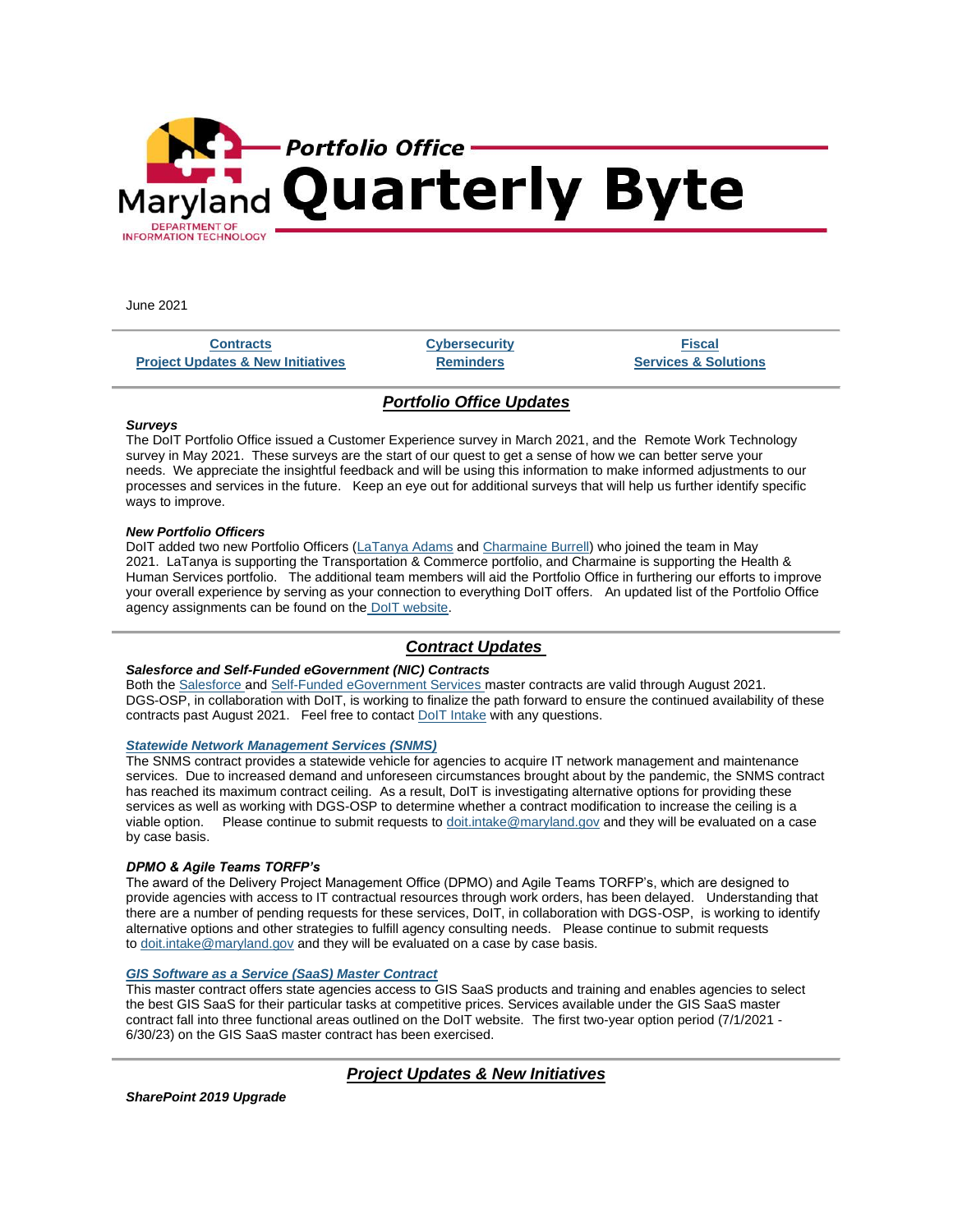The long-anticipated upgrade of DoIT's SharePoint web hosting environment will soon be underway and is targeted for completion by December 2021! The upgrade encompasses the migration of websites to the SharePoint 2019 platform and implementation of the latest website standards (i.e., SharePoint 2019 template) that provides a more modern look and feel. These new standards offer a responsive design that allows constituents to easily view your website across different browsers and devices. Approximately thirty agencies are affected by this change and have received direct communication from DoIT to initiate project discussions.

## *Fiscal Focus*

#### *Fiscal Year 2021 4th Quarter Invoice*

Agencies will receive the 4th Quarter annual invoice by June 18, 2021. The invoice detail is available within [Apptio.](https://lnks.gd/l/eyJhbGciOiJIUzI1NiJ9.eyJidWxsZXRpbl9saW5rX2lkIjoxMDUsInVyaSI6ImJwMjpjbGljayIsImJ1bGxldGluX2lkIjoiMjAyMTA2MTEuNDE4MzUzNzEiLCJ1cmwiOiJodHRwOi8vZnJvbnRkb29yLmFwcHRpby5jb20ifQ.Ynnpb3vqVrRF9oIpp4ioe9ATdWunndDwcnt0jaWwFzY/s/267717117/br/107826916363-l)

#### *Fiscal Year 2022 (FY2022) Annual Invoice*

Moving forward, annual invoices will be published in [Apptio.](https://lnks.gd/l/eyJhbGciOiJIUzI1NiJ9.eyJidWxsZXRpbl9saW5rX2lkIjoxMDYsInVyaSI6ImJwMjpjbGljayIsImJ1bGxldGluX2lkIjoiMjAyMTA2MTEuNDE4MzUzNzEiLCJ1cmwiOiJodHRwOi8vZnJvbnRkb29yLmFwcHRpby5jb20ifQ.FRl1yzYzZ9Gx7qRyiyvAASBrNaqKvOtJYPVyp7VnouI/s/267717117/br/107826916363-l) Agencies will receive an email notification when the annual invoice is available, which should be around June 25, 2021.

#### *ITPO Mailbox Deactivation*

Effective June 30, 2021, the ITPO mailbox [\(itpo.doit@maryland.gov\)](mailto:itpo.xxx@maryland.gov) will no longer be in service. This mailbox was previously used to submit IT solicitation review requests to DoIT. Agencies must contact DoIT Intake at [doit.intake@maryland.gov](mailto:doit.intake@maryland.gov) for IT solicitation review requests. To contact the DGS Office of State Procurement (OSP), use [dgs.osp-requisitions@maryland.gov.](mailto:dsg.ospxxxxx@maryland.gov) 

## *Cybersecurity*

#### *DoIT Security Operations Center*

The DoIT SOC is now fully staffed at the DoIT Crownsville office. The SOC analysts monitor the state's security infrastructure and investigate security incidents 24x7. To report IT security incidents, email the DoIT Service Desk at [soc@maryland.gov.](mailto:soc@maryland.gov)

#### *Website Security Standards*

In March of 2020, the [IETF officially deprecated the TLS 1.0 and TLS 1.1](https://lnks.gd/l/eyJhbGciOiJIUzI1NiJ9.eyJidWxsZXRpbl9saW5rX2lkIjoxMDcsInVyaSI6ImJwMjpjbGljayIsImJ1bGxldGluX2lkIjoiMjAyMTA2MTEuNDE4MzUzNzEiLCJ1cmwiOiJodHRwczovL2RhdGF0cmFja2VyLmlldGYub3JnL2RvYy9yZmM4OTk2LyJ9.4djfLjlm-ZyEgz6mezYS5n1Hn5CGbVamNXib7sUEhWU/s/267717117/br/107826916363-l) protocols. The Office of Security Management (OSM) will be contacting each unit with a website that is running unsupported protocols to ensure that they upgrade to the latest, supported standards.

With the passage of the Federal DotGov Act and the Critical Infrastructure Security Agency's (CISA) new role in managing ".gov" domains, registration of ".gov" domains is now free for the State and Local Government entities. Please reach out to DoIT to help you transition your legacy domains to the more secure ".gov" domains.

#### *[Gmail Users can Report Phishing](https://lnks.gd/l/eyJhbGciOiJIUzI1NiJ9.eyJidWxsZXRpbl9saW5rX2lkIjoxMDgsInVyaSI6ImJwMjpjbGljayIsImJ1bGxldGluX2lkIjoiMjAyMTA2MTEuNDE4MzUzNzEiLCJ1cmwiOiJodHRwczovL3N1cHBvcnQuZ29vZ2xlLmNvbS9tYWlsL2Fuc3dlci84MjUzP2hsPWVuI3ppcHB5PSUyQ3JlcG9ydC1hLXBoaXNoaW5nLWVtYWlsIn0.iXYSScDwNAmRa7A117Am4sRLBYcs8DXFwX2pOVRl-sk/s/267717117/br/107826916363-l)*

Gmail users that receive a suspicious email asking for personal information should report the email for phishing.

- 1. From your **computer**, go to [Gmail](https://lnks.gd/l/eyJhbGciOiJIUzI1NiJ9.eyJidWxsZXRpbl9saW5rX2lkIjoxMDksInVyaSI6ImJwMjpjbGljayIsImJ1bGxldGluX2lkIjoiMjAyMTA2MTEuNDE4MzUzNzEiLCJ1cmwiOiJodHRwczovL21haWwuZ29vZ2xlLmNvbS8ifQ.cOcAdYv4Jb43m8uSv_oE8_pKBgD07Gt_pyWgu1SMZsI/s/267717117/br/107826916363-l)
- 2. Open the email you want to report
- 3. At the top right, click More
- 4. Click **Report phishing**
- **NOTE:** *This feature is not available in the Gmail app on IOS and Android*

*Phishing emails submitted in this fashion are sent automatically to the DoIT Security Operations Center (SOC) and investigated accordingly.*

#### *Statewide Security Assessments*

The Office of Security Management (OSM) is currently working with several agencies to complete security assessments and penetration tests. Additional assessments will kick off in late June. Agencies will be contacted on a rolling basis to initiate kick-off. These assessments will be completed across all executive branch agencies and serve to provide clarity to agencies to identify and prioritize the remediation of identified gaps.

## *Highlighted Services & Solutions*

### *[Public Cloud Hosting](https://lnks.gd/l/eyJhbGciOiJIUzI1NiJ9.eyJidWxsZXRpbl9saW5rX2lkIjoxMTAsInVyaSI6ImJwMjpjbGljayIsImJ1bGxldGluX2lkIjoiMjAyMTA2MTEuNDE4MzUzNzEiLCJ1cmwiOiJodHRwczovL2RvaXQubWFyeWxhbmQuZ292L3N1cHBvcnQvUGFnZXMvc2NfaXNfcGNocy5hc3B4In0.GuwMbVFMd2-ifI7pKIZSd1XjI_4atSZ-oZAxLYz_aMU/s/267717117/br/107826916363-l)*

The DoIT AWS offering provides agencies with traditional AWS services or a hybrid model that provides access over private networkMaryland connections.

#### *[Private Cloud Hosting](https://lnks.gd/l/eyJhbGciOiJIUzI1NiJ9.eyJidWxsZXRpbl9saW5rX2lkIjoxMTEsInVyaSI6ImJwMjpjbGljayIsImJ1bGxldGluX2lkIjoiMjAyMTA2MTEuNDE4MzUzNzEiLCJ1cmwiOiJodHRwczovL2RvaXQubWFyeWxhbmQuZ292L3N1cHBvcnQvUGFnZXMvc2VydmVyLXN0b3JhZ2Utc2VydmljZXMuYXNweCJ9._R6_sFUDdnTpPgKtUFvVXzFWAokS5-K4GuF3zGalqmw/s/267717117/br/107826916363-l)*

A solution for hosting agency applications and data within the state's network with dedicated compute, memory, and storage. The platform is housed in a Tier 3/4 Data Center, which has strict guidelines for maintaining